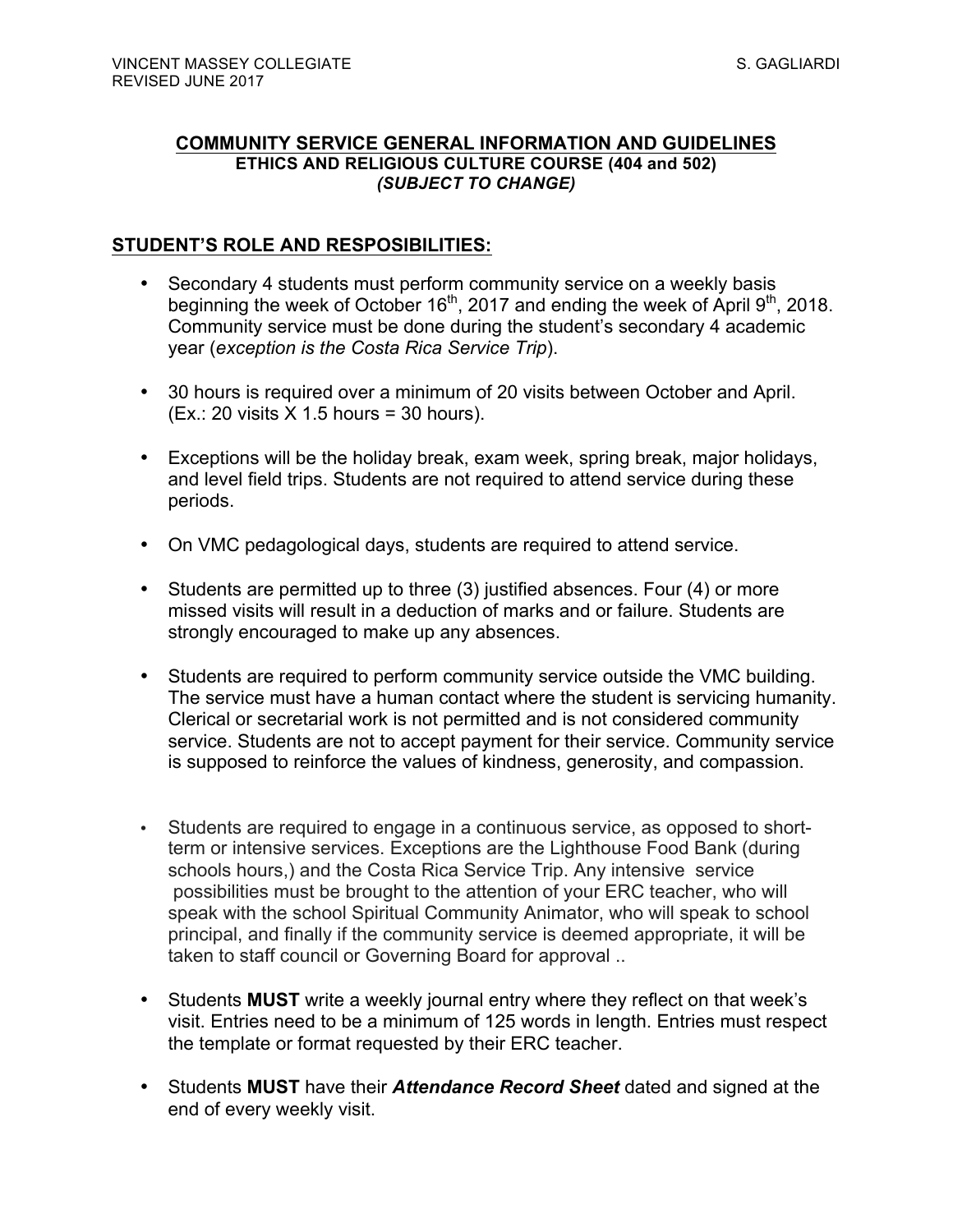- Students **MUST** respect all due dates and deadlines for handing in all documents and journal entries. Marks will be deducted per day late.
- Students are required to wear their VMC uniform during community service, unless the service is on the weekend or involves specific attire. If so, students are encouraged to dress appropriately. They are ambassadors of VMC.
- The *Service Information Form* must be approved by the ERC teacher and Mr. Speranza for each service that is part of the required 30 hours.
- **SIGN-UP DATES:** September  $20^{th} 21^{st}$ , 2017 and September  $27^{th} 28^{th}$ , 2017 with Mr. Speranza in Room 001.

## **DETAILED GRADING:**

- Grading: 40% of Competency 2 for Term 2 **AND** 40% of Competency 2 for Term 3 of the ERC course.
- Grading is divided into two (2) parts:

*JOURNAL ENTRIES + SUPERVISOR'S EVALUATION and ATTENDANCE RECORD*

 **(20%) + (20%) = 40%**

- Only ERC teachers and community service supervisors are allowed to evaluate the students.
- ERC teachers will distribute evaluation forms and envelopes to each student. The student is responsible to take the evaluation to his or her supervisor so it can be completed. The student is then responsible to return the completed and signed evaluation form in the sealed envelope to his or her ERC teacher.
- The journal entries, the *Supervisor Evaluation Form*, and the *Attendance Record Sheet* must be submitted by the student to the ERC teacher for complete evaluation.
- Once the teacher has verified the *Supervisor Evaluation Forms*, they may be given to Mr. Speranza to keep on file.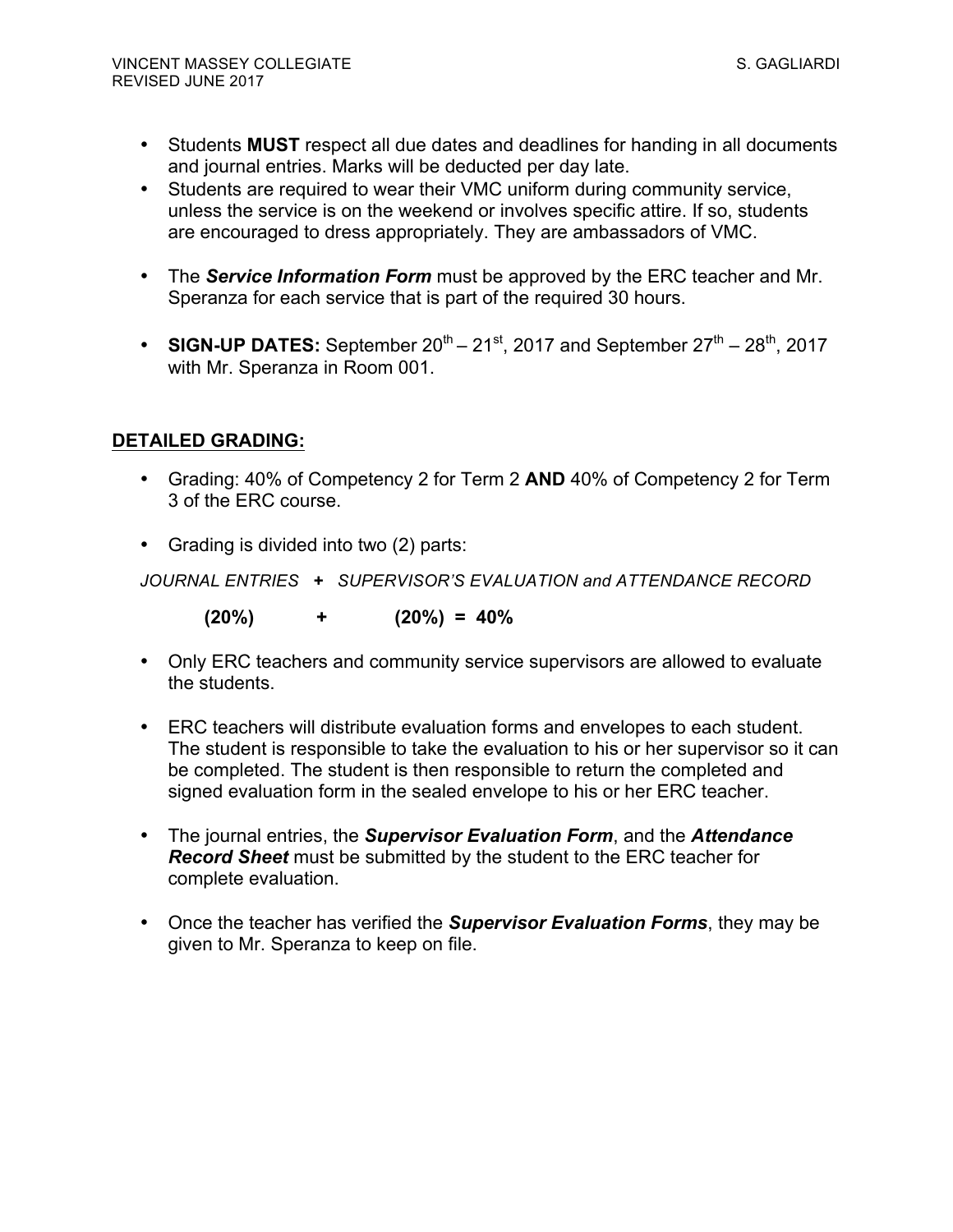#### **ERC TEACHER'S ROLE:**

- To support the values of the community service program and to pass them on the students so as to motivate them.
- The start date, end date, rules, and guidelines to be enforced by the ERC teacher.
- To distribute and explain all forms in September (forms include: *Parental Acknowledgment Form, Service Information Form, Attendance Record Sheet, Sample Journal Entry Sheet, and Sample Supervisor Evaluation Form*).
- To explain the importance of keeping a weekly journal and the format for each entry.
- To explain the grading criteria.
- To distribute the *Supervisor Evaluation Forms* and envelopes (twice).
- To pick up and grade journals, *Supervisor Evaluation Forms*, and *Attendance Record Sheets* twice. (January and April).
- Once collected and verified all forms *(Parental Acknowledgment Forms*, *Service Information Forms*, and *Supervisor Evaluation Forms)*, they will be given to Mr. Speranza to keep on file.
- To approve, with Mr. Speranza, any change a student might want to make. (Ex: type of service, service duties, day of week, etc...).

### **MR. SPERANZA'S ROLE (SCA):**

- To come speak to each ERC class in September to introduce the values, importance, and purpose of the community service program at VMC.
- To be in charge of sign ups. To make sure every Secondary 4 student has been placed at an approved service.
- To facilitate/help the process for students to choose a service.
- To be the liaison between the service and the students. To contact the service to advise them which students will be doing their service there. **(In early October – before the service starts).**
- To keep a record of where and which day each student is doing their service.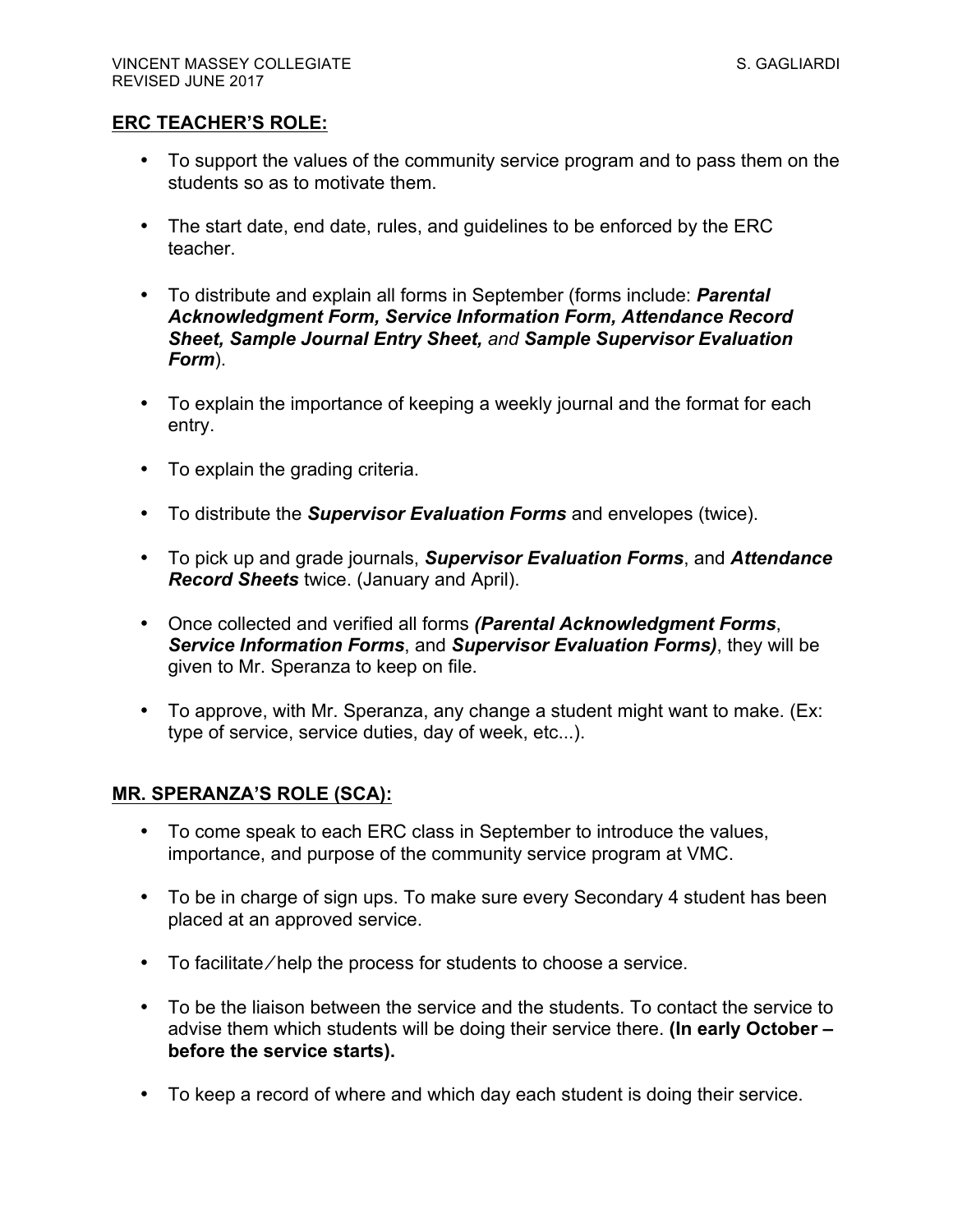- To keep the *Parental Acknowledgement Forms*, *Service Information Forms*, and *Supervisor Evaluation Forms* only once completed and verified by the ERC teacher. The ERC teacher will give them to Mr. Speranza.
- To do routine check-ups/calls to ensure students are committed and to communicate any issues to the student's ERC teacher. The ERC teacher will communicate with the student's parents should the need arise.

## **ADMINISTRATION'S ROLE:**

- To honor VMC's primary mission; "to develop the well-rounded student who is not only committed to academic achievement, but to community responsibilities as well" (student handbook, pg. 3).
- To preach and support the importance and value of community service at the welcome back assembly for the Secondary 4 students  $(1<sup>st</sup>$  day of school).
- To recognize the students who have excelled and gone above and beyond during their community service. To reward these students at the Awards Banquet in May. The community service program deserves just as much recognition as sports and clubs.
- To include a more detailed explanation in the student handbook that informs both students and parents that community service is a mandatory program in the Secondary 4 ERC course. *Perhaps in the "Curricular Standards" section of the handbook (pg. 4).*

# **SERVICE'S ROLE:**

- To welcome students from Vincent Massey Collegiate.
- To thoroughly explain the duties to the VMC students.
- To keep track, date, and sign the student's *Attendance Record Sheet*.
- To complete, sign, and seal in an envelope the student's *Supervisor Evaluation Form*. To return it to the student. This must be done twice (January and April).
- To communicate with Mr. Speranza if a student is not co-operating and or is not fulfilling his or her assigned duties.